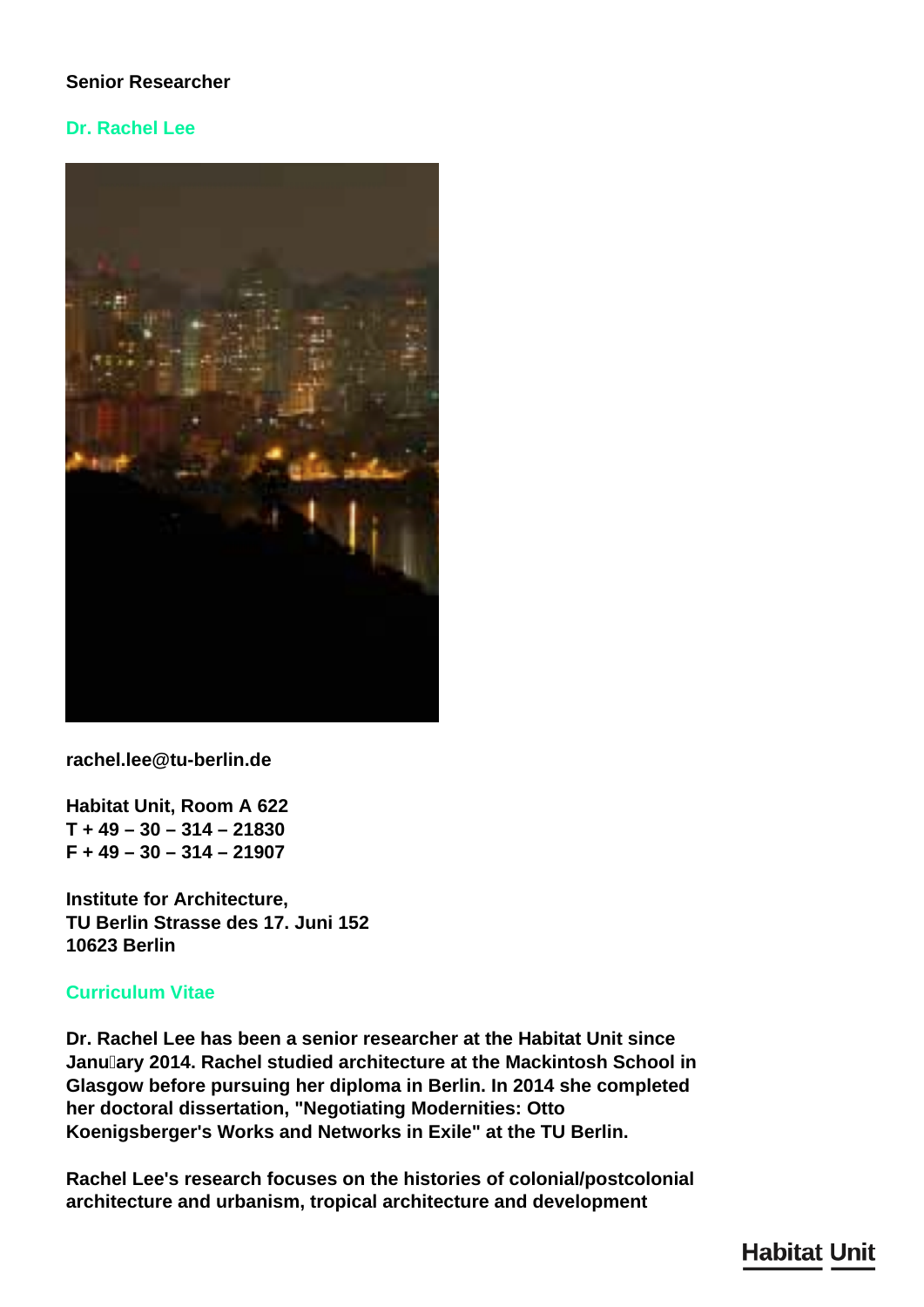**cooperation, migration and exile, transnational practice and the transfer of knowledge and ideas.**

**Supported by post-doc research funding from the TU Berlin, she is currently preparing a research project that will investigate the history of East and West German development cooperation in sub-Saharan Africa. From 2012-13 she was a researcher on the DFG project "Neues Bauen in der Fremde: Wege, Wandel und Wirken der Weimarer Architekturmoderne unter den Bedingungen des Exils" at the BTU Cottbus.**

**Rachel Lee teaches on the international Urban Management master's course as well as the master's courses in Architecture and Urban Design. She has a wide range of experiences from working in architecture and planning offices. She is a German management committee member of European Architecture Beyond Europe (COST Action IS0904) and is on the editorial board of the online, open access,** peer-reviewed journal ABE: Euro**npean Architecture Beyond Europe. She is a member of MOD Institute Berlin/Bangalore and the Transnational Architecture Group.**

# **Education**

## **2006-2013**

**Doctorate of Engineering (Dr.-Ing.) TU Berlin Thesis: Negotiating Modernities: Otto Koenigsberger's Works and Networks in Exile (1933-1951) Supervisors: Prof. Dr. Peter Herrle, Chair of International Urbanism and Design, TU Berlin; Prof. Dr. Carola Hein, Growth and Structure of Cities Department, Bryn Mawr College**

#### **2000-2003**

**Diploma in Architecture (Dipl.-Ing) Kunsthochschule Berlin Thesis: Räume der Migration Supervisors: Prof. Dr. Wolfgang Scholz and Dr. Guenter Nest**

#### **1994-1998**

**Bachelor of Architecture (B.Arch (hons.)) Mackintosh School of Architecture, Glasgow School of Art**

# **Employment history**

#### **2014-**

**Research Associate Habitat Unit, TU Berlin**

**2012-**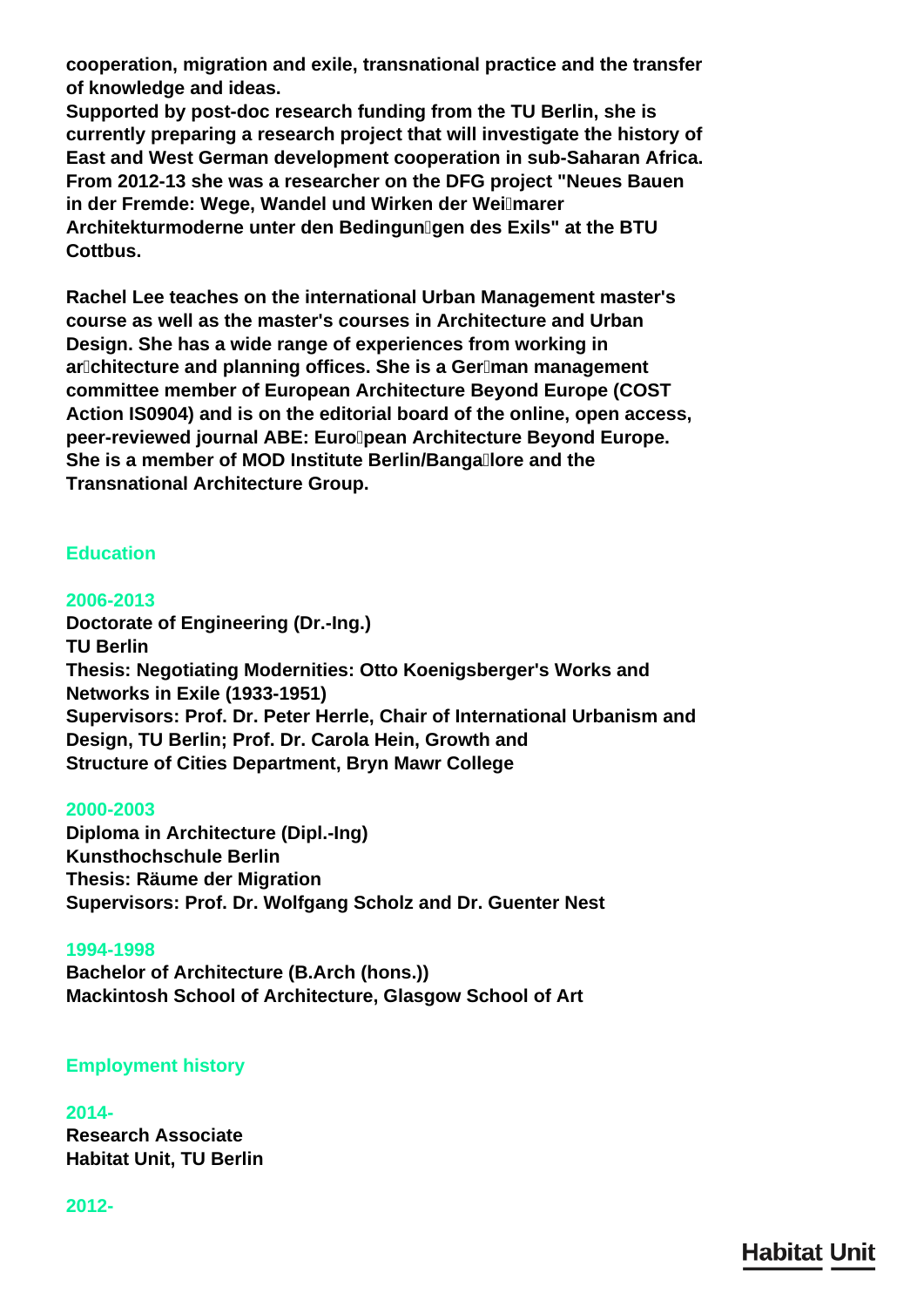# **Lecturer Urban Management Masters Course, TU Berlin**

**2012-2013 Research Associate BTU Cottbus DFG Project: Neues Bauen in der Fremde: Wege, Wandel und Wirken der Weimarer Architekturmoderne unter den Bedingungen des Exils**

## **2011-2014**

**German Management Committee Member COST Action IS0904: European Architecture Beyond Europe**

#### **2007**

**Lecturer Space Strategies Masters Course, Kunsthochschule Berlin**

## **Research projects**

#### **2014-**

**Beyond East-West: Development Cooperation in Sub-Saharan Africa in Divided Germany (1949-1990) Habitat Unit, TU Berlin (in preparation)**

#### **2006-2013**

**Doctoral Dissertation: Negotiating Modernities: Otto Koenigsberger's Works and Networks in Exile (1933-1951) Supervisors: Prof. Dr. Peter Herrle, Chair of International Urbanism and Design, TU Berlin; Prof. Dr. Carola Hein, Growth and Structure of Cities Department, Bryn Mawr College**

#### **2012-2013**

**BTU Cottbus DFG Project: Neues Bauen in der Fremde: Wege, Wandel und Wirken der Weimarer Architekturmoderne unter den Bedingungen des Exils Funding acquired by Dr. Regina Goeckede**

#### **Teaching activities**

**SS 2014 Seminar: Import/Export Habitat Unit, TU Berlin**

#### **WS 2012, 2013**

**Seminar: Academic Writing and Research Methods Urban Management Masters Course, TU Berlin**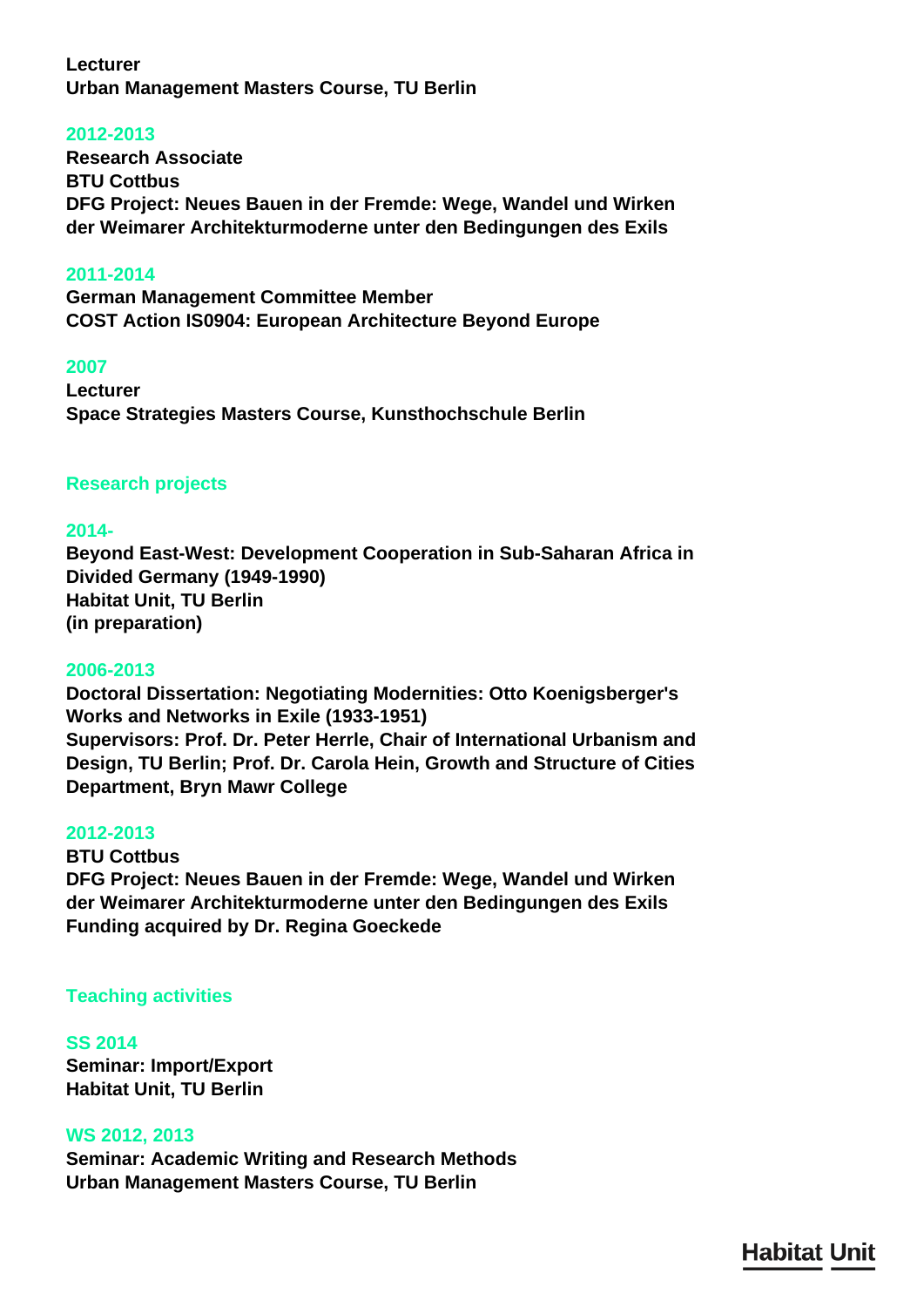#### **SS 2007**

**Seminar: Stadt/Raum/Öffentlichkeit Space Strategies Masters Course, Kunsthochschule Berlin**

#### **2003-2010**

**Teaching English as a foreign language at all levels on a freelance basis, with specialisations in English for Architects and Planners, and International Business English. Clients included: Bundesamt für Bauwesen und Raumordnung, White&Case, KfW and IAV**

#### **Publications**

**Books**

**-**

## **Book contributions**

**Regina Goeckede:** *Neues Bauen in der Fremde: Wege, Wandel und Wirken der Weimarer Architekturmoderne unter den Bedingungen des Exils* **(forthcoming - 2015) Chapters on Alfons Anker and Franz Hillinger**

#### **Refereed articles**

*Digital Lieux de Mémoire. Connecting history and remembrance through the Internet* **with Madalena Cunha Matos and Johan Lagae in ed. Johan Lagae, "Colonial Today," ABE: Architecture Beyond Europe, 4, 2014**

*Constructing A Shared Vision: Otto Koenigsberger and Tata & Sons* **in ed. GA Bremner and Diego Caltana, "Corporate Patronage," ABE: Architecture Beyond Europe, 3, 2013**

*Marg Magazine: A Tryst with Architectural Modernity. Modern architecture as seen from an independent India***, with Kathleen James-Chakraborty, ABE: Architecture Beyond Europe, 1, 2012**

#### **Other articles and publications**

**An Architectural Link between Masala Dosas and War in ed. Johan Lagae, "Colonial Today," ABE: Architecture Beyond Europe, 4, 2014**

**Maximizing the Local / Really Modern in ed. Anne Fenk, Tile von Damm, Leona Lynen, "Crowdsourcing the City", Weltstadt, 10, 2014**

**Searching for Otto Koenigsberger's Shrinking Heritage in Booming Bangalore in ed. Anne Fenk, Tile von Damm, Leona Lynen, "Crowdsourcing the City", Weltstadt, 10, 2014**

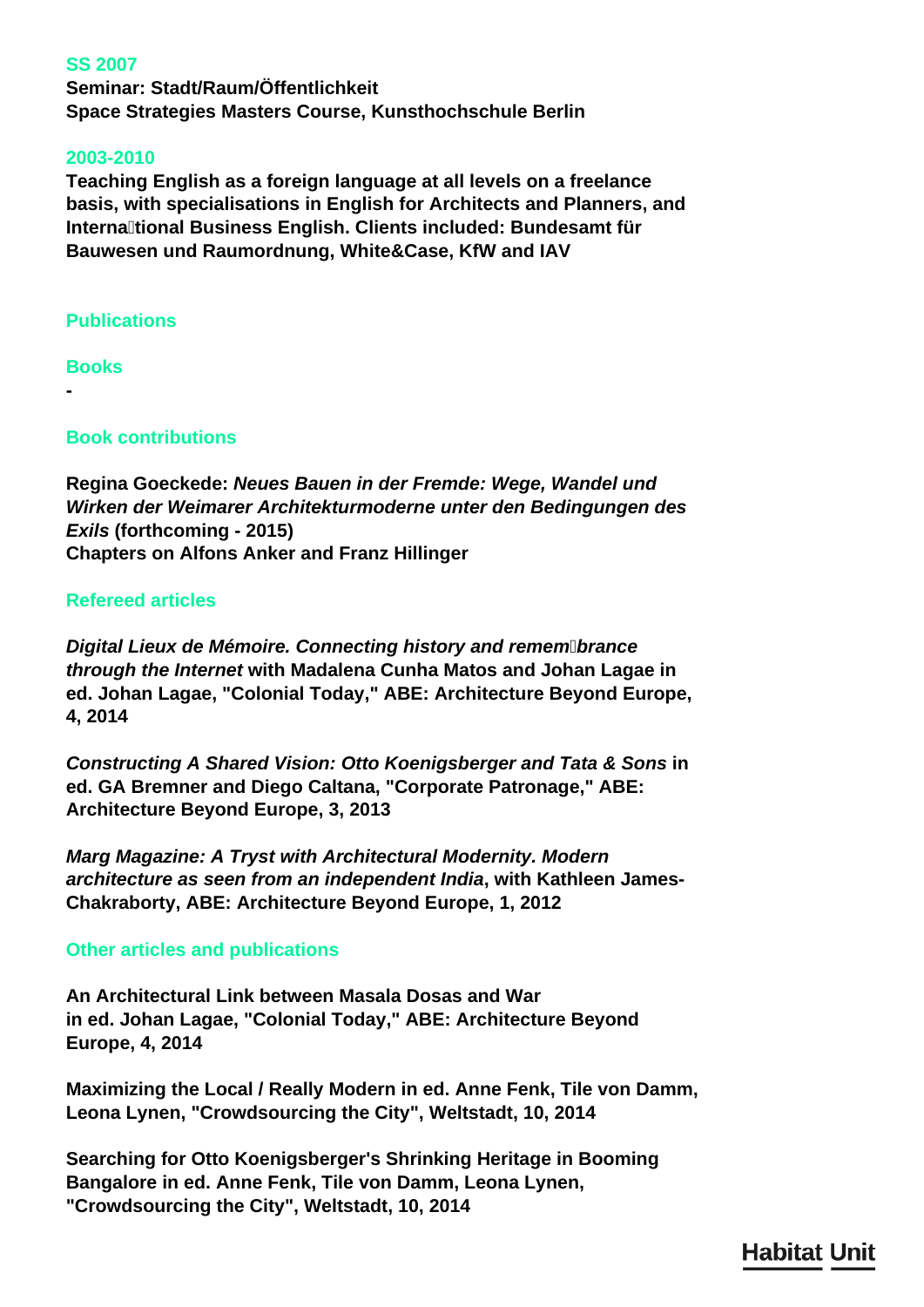**Having a Blast with the Past: Bygone Bangalore and Biryanis in ed. Anne Fenk, Tile von Damm, Leona Lynen, "Crowdsourcing the City", Weltstadt, 10, 2014**

**contributions to the Transnational Architecture Group (TAG) website e.g. Designing Buildings in 15 Minutes: A day in the life of Otto Koenigsberger, Government Architect to the Govt. of H.H. the Maharaja of Mysore**

**Theresienstadt: eine Zeitreise, Roland Wildberg and Uta Fischer, (Wildfisch, 2011) [concept, graphic design and layout]**

# **Conferences**

# **Conference Proceedings**

**From Static Master Plans to 'Elastic Planning' and Participalition: Otto Koenigsberger's Planning Work in India (1939-1951) "Past as Guide to Sustainable Futures" International Planning History Society, St Augustine, Florida [forthcoming: July 2014]**

# **Conference Papers**

## **2014**

**From Static Master Plans to 'Elastic Planning' and Participalltion: Otto Koenigsberger's Planning Work in India (1939-1951) "Past as Guide to Sustainable Futures" International Planning History Society, St Augustine, Florida [forthcoming: July 2014]**

# **2013**

**Erica Mann: Breaking Boundaries "Global Experts Off the Radar II," University of Ghent**

**Searching for the Social in the Tropical "The Influence of Fry and Drew," University of Liverpool**

**An Architectural Link Between Masala Dosas and War "Dissonant Architectural Heritage in the Postcolonial Age," Fundação Calouste Gulbenkian, Lisbon**

# **2012**

**Minnette De Silva: Marginalised and Peripheral? "Global Experts Off the Radar," University College Dublin**

**Otto Koenigsberger and Prefabrication in Modern India "Our Public Sphere, Our House, Our City," Urban Mela, Bangalore, organised by the German Ministry of Culture**

**Constructing a Shared Vision: Otto Koenigsberger and Tata & Sons**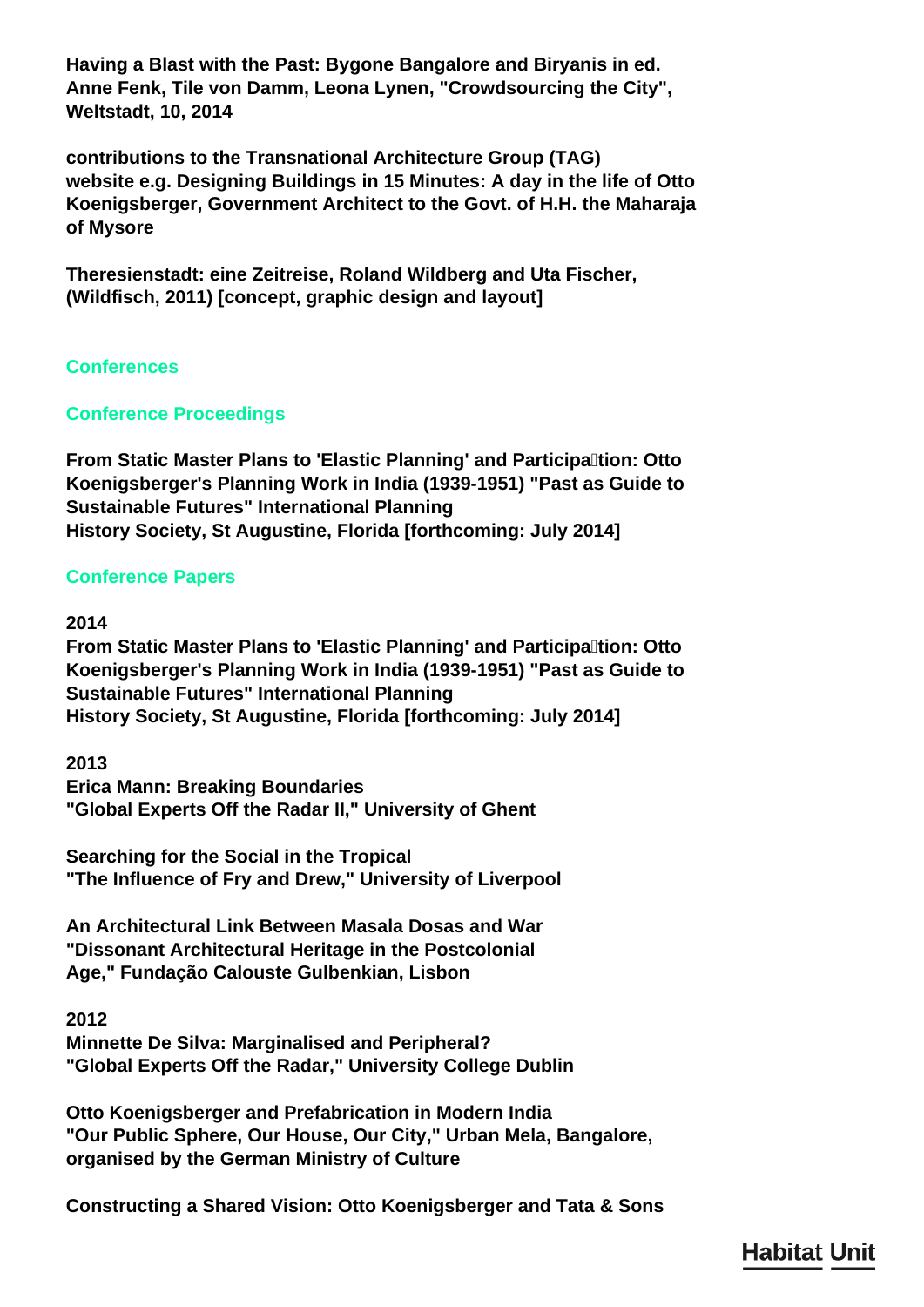**"Colonial, Imperial or Corporate Architecture. Architectural diversity or uniformity across time, agency or geography," University of Edinburgh**

**2011 Building a [Mega]nation: India 1947-1951 "[Mega]structures," Politecnico di Milano**

**The Government Housing Factory, New Delhi "Actors and Networks of Expertise," University of Liverpool**

**2010 Bridging Modernities: Otto Koenigsberger's Work in Bangalore MOD Institute, Bangalore**

## **Conference panel chairs**

**Architectures of Exile: Visions and re-visions of the global modern in the age of the refugee with Dr. Regina Goeckede Conference: Crossing Boundaries: Rethinking European Architecture Beyond Europe, Palermo, 13-17 April, 2014**

## **Working papers**

**Invited Lectures**

#### **2014**

**-**

**Otto Koenigsberger: Building Bangalore, Scientifically German Consulate Science Circle Talk, Max Mueller Bhavan/Goethe Institut, Bangalore**

**Otto Koenigsberger: Government Architect of Mysore State (1939-1948) Public Works Department Bangalore, Karnataka State**

#### **2013**

**Otto Koenigsberger: Practising in India Master of Advanced Studies Program, ETH Zurich**

**Otto Koenigsberger: Memories of an Architectural Legacy in Bangalore and Mysore State Bangalore International Centre, Bangalore**

**Otto Koenigsberger's Architecture in Bangalore Suchitra Film Society, Bangalore**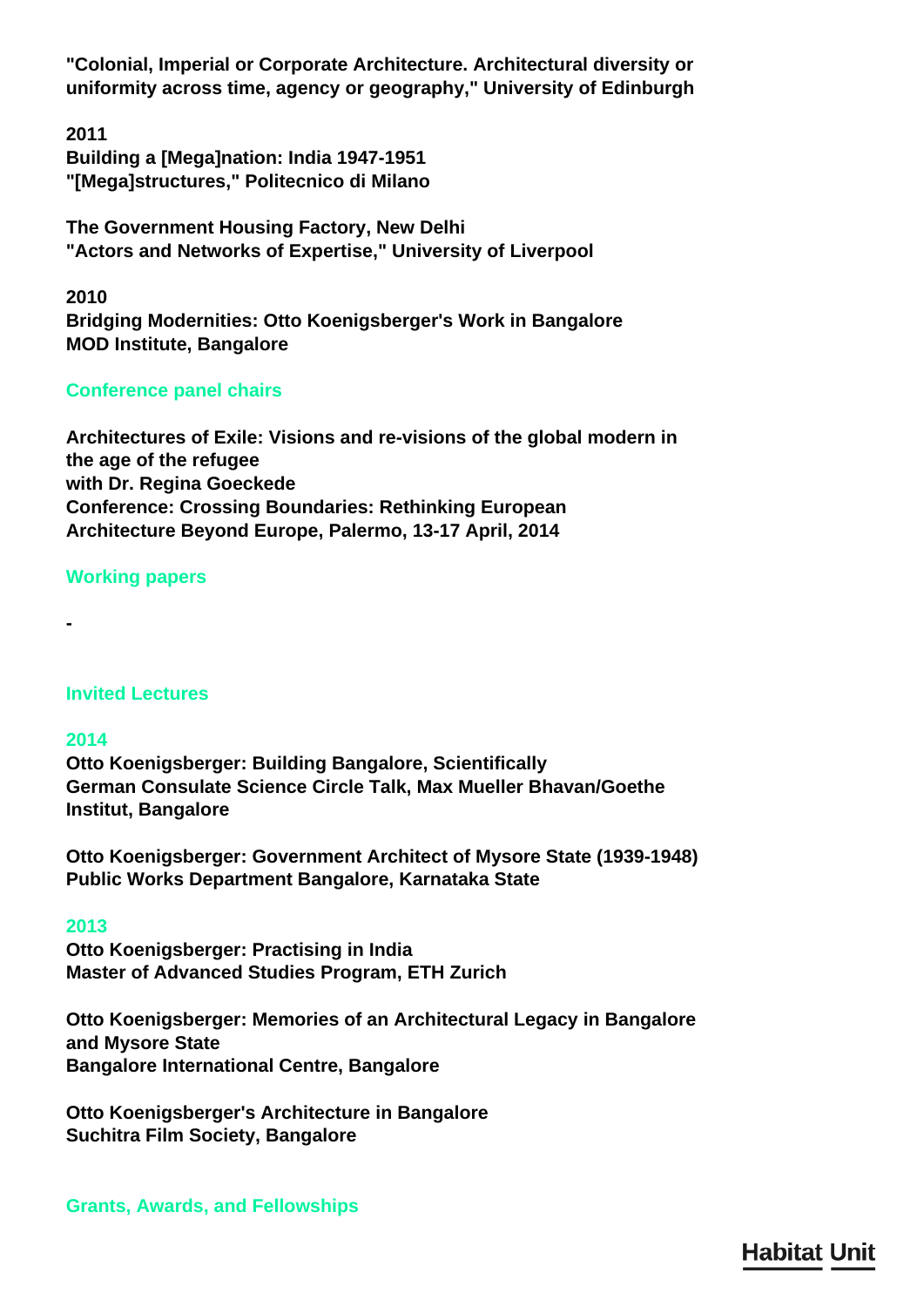## **2014**

**GAHTC (Global Architectural History Teaching Collaborative) Grant awarded to develop a lecture series on Architecture and Climate in a Global Perspective funded by Andrew W. Mellon Foundation and administered by MIT School of Architecture and Planning and its History Theory and Criticism Program.**

**Application submitted with Daniel Barber (University of Pennsylvania), Jiat-Hwee Chang (National University of Singapore), Iain Jackson (University of Liverpool), Albert Narath (University of Oregon), Ola Uduku (University of Edinburgh)**

## **2014**

**TU Berlin Internal Funding awarded to prepare research proposal for external funding**

## **2014**

**INTACH New Delhi Travel and Research Grant awarded to undertake further research in Bangalore for the preparation of a book publication on Otto Koenigsberger's work**

## **2013**

**COST Short Term Scientific Mission awarded to undertake research into the institutionalisation of Tropical Architecture at the archives of the Architectural Association, London**

### **2012**

**COST Short Term Scientific Mission awarded to collaborate with Prof Kathleen James-Chakraborty at University College Dublin**

# **2010-2012**

**Elsa-Neumann Research Grant awarded for doctoral thesis "Negotiating Modernities: Otto Koenigsberger's Works and Networks in Exile (1933-1951)"**

#### **2006**

**INTACH New Delhi Travel and Research Grant awarded for 3-month stay in India to conduct initial research into Otto Koenigsberger's work as an architect and planner in Bangalore, Bhubaneswar, Jamshedpur and Delhi**

#### **1998**

**INTACH New Delhi Travel and Research Grant awarded for 2-month stay in India to survey Chemrey Monastery, Ladakh**

# **Professional and Academic Affiliations**

**ABE: European Architecture Beyond Europe**